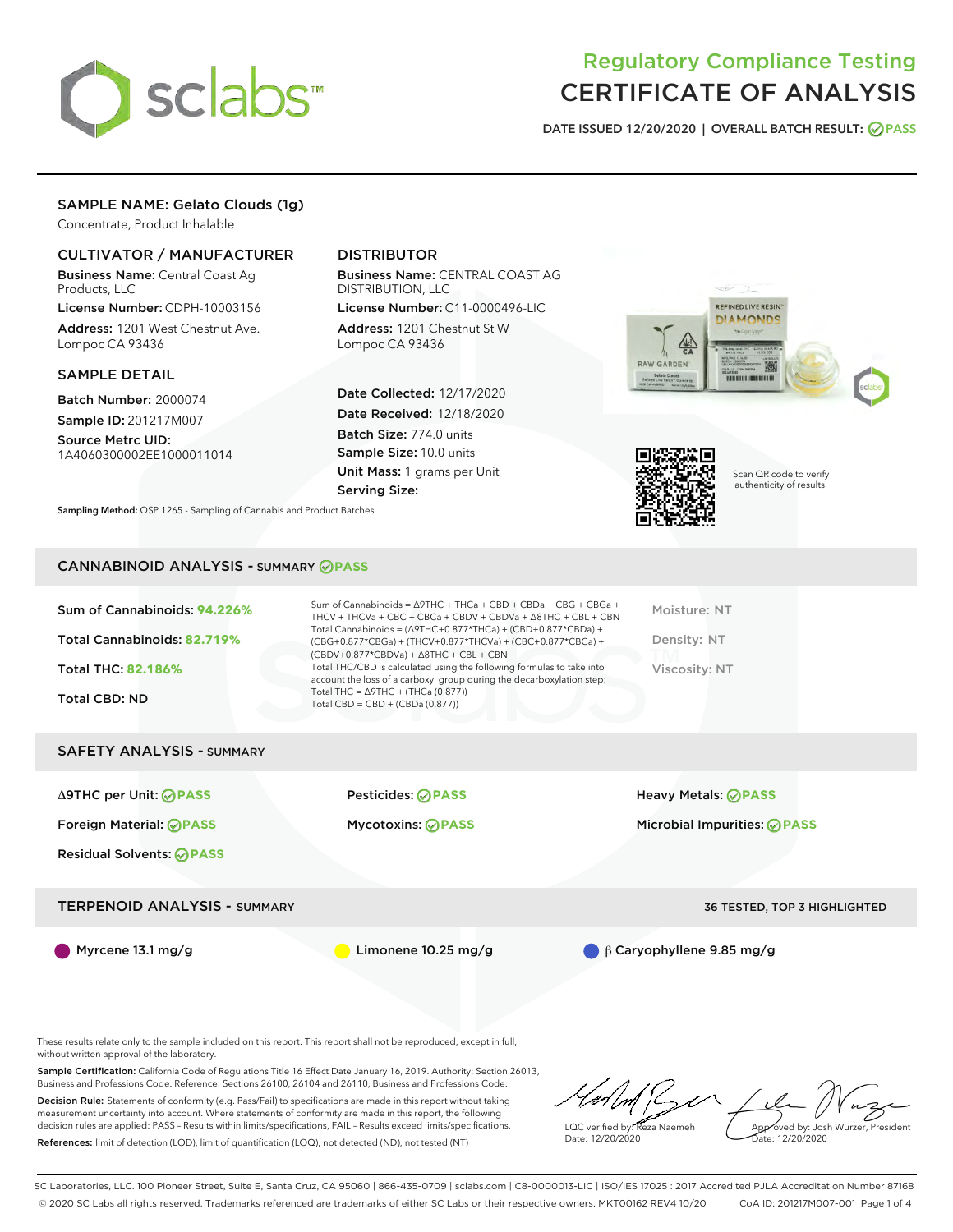

GELATO CLOUDS (1G) | DATE ISSUED 12/20/2020 | OVERALL BATCH RESULT: **O PASS** 



### CANNABINOID TEST RESULTS - 12/18/2020 PASS

Tested by high-performance liquid chromatography with diode-array detection (HPLC-DAD). **Method:** QSP 1157 - Analysis of Cannabinoids by HPLC-DAD

# TOTAL CANNABINOIDS: **82.719%**

Total Cannabinoids (Total THC) + (Total CBD) + (Total CBG) + (Total THCV) + (Total CBC) + (Total CBDV) + ∆8THC + CBL + CBN

TOTAL THC: **82.186%** Total THC (∆9THC+0.877\*THCa)

TOTAL CBD: ND

Total CBD (CBD+0.877\*CBDa)

Total CBG (CBG+0.877\*CBGa) TOTAL THCV: 0.332% Total THCV (THCV+0.877\*THCVa)

TOTAL CBG: 0.09%

TOTAL CBC: 0.111% Total CBC (CBC+0.877\*CBCa)

TOTAL CBDV: ND Total CBDV (CBDV+0.877\*CBDVa)

| <b>COMPOUND</b>            | LOD/LOQ<br>(mg/g) | <b>MEASUREMENT</b><br><b>UNCERTAINTY</b><br>(mg/g) | <b>RESULT</b><br>(mg/g) | <b>RESULT</b><br>(%) |
|----------------------------|-------------------|----------------------------------------------------|-------------------------|----------------------|
| <b>THCa</b>                | 0.05 / 0.14       | ±23.895                                            | 929.75                  | 92.975               |
| <b>A9THC</b>               | 0.06 / 0.18       | ±0.223                                             | 6.47                    | 0.647                |
| <b>THCVa</b>               | 0.07/0.20         | ±0.180                                             | 3.78                    | 0.378                |
| <b>CBCa</b>                | 0.07/0.21         | ±0.062                                             | 1.26                    | 0.126                |
| <b>CBGa</b>                | 0.1/0.2           | ±0.05                                              | 1.0                     | 0.10                 |
| A8THC                      | 0.1 / 0.4         | N/A                                                | <b>ND</b>               | <b>ND</b>            |
| <b>THCV</b>                | 0.1/0.2           | N/A                                                | <b>ND</b>               | <b>ND</b>            |
| <b>CBD</b>                 | 0.07/0.20         | N/A                                                | <b>ND</b>               | <b>ND</b>            |
| <b>CBDa</b>                | 0.02 / 0.07       | N/A                                                | <b>ND</b>               | <b>ND</b>            |
| <b>CBDV</b>                | 0.04/0.14         | N/A                                                | <b>ND</b>               | <b>ND</b>            |
| <b>CBDVa</b>               | 0.03/0.10         | N/A                                                | <b>ND</b>               | <b>ND</b>            |
| <b>CBG</b>                 | 0.06/0.19         | N/A                                                | <b>ND</b>               | <b>ND</b>            |
| <b>CBL</b>                 | 0.06 / 0.18       | N/A                                                | <b>ND</b>               | <b>ND</b>            |
| <b>CBN</b>                 | 0.1/0.3           | N/A                                                | <b>ND</b>               | <b>ND</b>            |
| <b>CBC</b>                 | 0.2 / 0.5         | N/A                                                | <b>ND</b>               | <b>ND</b>            |
| <b>SUM OF CANNABINOIDS</b> |                   |                                                    | 942.26 mg/g             | 94.226%              |

#### **UNIT MASS: 1 grams per Unit**

| ∆9THC per Unit                         | 1100 per-package limit                                                                    | <b>PASS</b><br>$6.47$ mg/unit |  |  |  |  |
|----------------------------------------|-------------------------------------------------------------------------------------------|-------------------------------|--|--|--|--|
| <b>Total THC per Unit</b>              |                                                                                           | 821.86 mg/unit                |  |  |  |  |
| <b>CBD per Unit</b>                    |                                                                                           | <b>ND</b>                     |  |  |  |  |
| <b>Total CBD per Unit</b>              |                                                                                           | <b>ND</b>                     |  |  |  |  |
| <b>Sum of Cannabinoids</b><br>per Unit |                                                                                           | 942.26 mg/unit                |  |  |  |  |
| <b>Total Cannabinoids</b><br>per Unit  |                                                                                           | 827.19 mg/unit                |  |  |  |  |
|                                        | <b>MOISTURE TEST RESULT</b><br><b>VISCOSITY TEST RESULT</b><br><b>DENSITY TEST RESULT</b> |                               |  |  |  |  |

Not Tested

Not Tested

Not Tested

#### TERPENOID TEST RESULTS - 12/19/2020

Terpene analysis utilizing gas chromatography-flame ionization detection (GC-FID). Terpenes are the aromatic compounds that endow cannabis with their unique scent and effect. Following are the primary terpenes detected. **Method:** QSP 1192 - Analysis of Terpenoids by GC-FID

| <b>COMPOUND</b>         | LOD/LOQ<br>(mg/g) | <b>MEASUREMENT</b><br><b>UNCERTAINTY</b><br>(mg/g) | <b>RESULT</b><br>(mg/g)                         | <b>RESULT</b><br>$(\%)$ |
|-------------------------|-------------------|----------------------------------------------------|-------------------------------------------------|-------------------------|
| <b>Myrcene</b>          | 0.1 / 0.2         | ±1.06                                              | 13.1                                            | 1.31                    |
| Limonene                | 0.04 / 0.12       | ±0.376                                             | 10.25                                           | 1.025                   |
| $\beta$ Caryophyllene   | 0.04 / 0.11       | ±0.467                                             | 9.85                                            | 0.985                   |
| $\alpha$ Humulene       | 0.03 / 0.08       | ±0.080                                             | 2.48                                            | 0.248                   |
| $\alpha$ Pinene         | 0.04 / 0.13       | ±0.153                                             | 2.34                                            | 0.234                   |
| $\beta$ Pinene          | 0.1 / 0.2         | ±0.18                                              | 2.3                                             | 0.23                    |
| Linalool                | 0.04 / 0.1        | ±0.12                                              | 2.3                                             | 0.23                    |
| Ocimene                 | 0.05 / 0.1        | ±0.24                                              | 2.0                                             | 0.20                    |
| Fenchol                 | 0.1 / 0.2         | ±0.05                                              | 0.8                                             | 0.08                    |
| <b>Terpineol</b>        | 0.03 / 0.1        | ±0.06                                              | 0.6                                             | 0.06                    |
| Terpinolene             | 0.04 / 0.1        | ±0.02                                              | 0.3                                             | 0.03                    |
| Valencene               | 0.02 / 0.06       | ±0.004                                             | 0.19                                            | 0.019                   |
| Nerolidol               | 0.03 / 0.09       | ±0.011                                             | 0.16                                            | 0.016                   |
| Camphene                | 0.1 / 0.2         | N/A                                                | <loq< td=""><td><loq< td=""></loq<></td></loq<> | <loq< td=""></loq<>     |
| Borneol                 | 0.1 / 0.3         | N/A                                                | <loq< td=""><td><loq< td=""></loq<></td></loq<> | <loq< td=""></loq<>     |
| Caryophyllene<br>Oxide  | 0.1 / 0.2         | N/A                                                | <loq< td=""><td><loq< td=""></loq<></td></loq<> | <loq< td=""></loq<>     |
| Guaiol                  | 0.04 / 0.13       | N/A                                                | <loq< th=""><th><loq< th=""></loq<></th></loq<> | <loq< th=""></loq<>     |
| $\alpha$ Bisabolol      | 0.1 / 0.2         | N/A                                                | <loq< th=""><th><loq< th=""></loq<></th></loq<> | <loq< th=""></loq<>     |
| Sabinene                | 0.1 / 0.2         | N/A                                                | <b>ND</b>                                       | <b>ND</b>               |
| $\alpha$ Phellandrene   | 0.1 / 0.2         | N/A                                                | <b>ND</b>                                       | <b>ND</b>               |
| 3 Carene                | 0.1 / 0.2         | N/A                                                | ND                                              | <b>ND</b>               |
| $\alpha$ Terpinene      | 0.1 / 0.2         | N/A                                                | ND                                              | <b>ND</b>               |
| Eucalyptol              | 0.1 / 0.2         | N/A                                                | <b>ND</b>                                       | <b>ND</b>               |
| $\gamma$ Terpinene      | 0.1 / 0.2         | N/A                                                | ND                                              | <b>ND</b>               |
| Sabinene Hydrate        | 0.1 / 0.2         | N/A                                                | <b>ND</b>                                       | <b>ND</b>               |
| Fenchone                | 0.1 / 0.2         | N/A                                                | <b>ND</b>                                       | <b>ND</b>               |
| (-)-Isopulegol          | 0.03 / 0.08       | N/A                                                | ND                                              | <b>ND</b>               |
| Camphor                 | 0.1 / 0.3         | N/A                                                | ND                                              | <b>ND</b>               |
| Isoborneol              | 0.1 / 0.2         | N/A                                                | <b>ND</b>                                       | <b>ND</b>               |
| Menthol                 | 0.04 / 0.1        | N/A                                                | <b>ND</b>                                       | <b>ND</b>               |
| Nerol                   | 0.05 / 0.1        | N/A                                                | ND                                              | ND                      |
| R-(+)-Pulegone          | 0.04 / 0.1        | N/A                                                | <b>ND</b>                                       | <b>ND</b>               |
| Geraniol                | 0.04 / 0.11       | N/A                                                | ND                                              | ND                      |
| <b>Geranyl Acetate</b>  | 0.03 / 0.10       | N/A                                                | <b>ND</b>                                       | ND                      |
| $\alpha$ Cedrene        | 0.03 / 0.10       | N/A                                                | <b>ND</b>                                       | ND                      |
| Cedrol                  | 0.1 / 0.2         | N/A                                                | <b>ND</b>                                       | ND                      |
| <b>TOTAL TERPENOIDS</b> |                   |                                                    | 46.67 mg/g                                      | 4.667%                  |

SC Laboratories, LLC. 100 Pioneer Street, Suite E, Santa Cruz, CA 95060 | 866-435-0709 | sclabs.com | C8-0000013-LIC | ISO/IES 17025 : 2017 Accredited PJLA Accreditation Number 87168 © 2020 SC Labs all rights reserved. Trademarks referenced are trademarks of either SC Labs or their respective owners. MKT00162 REV4 10/20 CoA ID: 201217M007-001 Page 2 of 4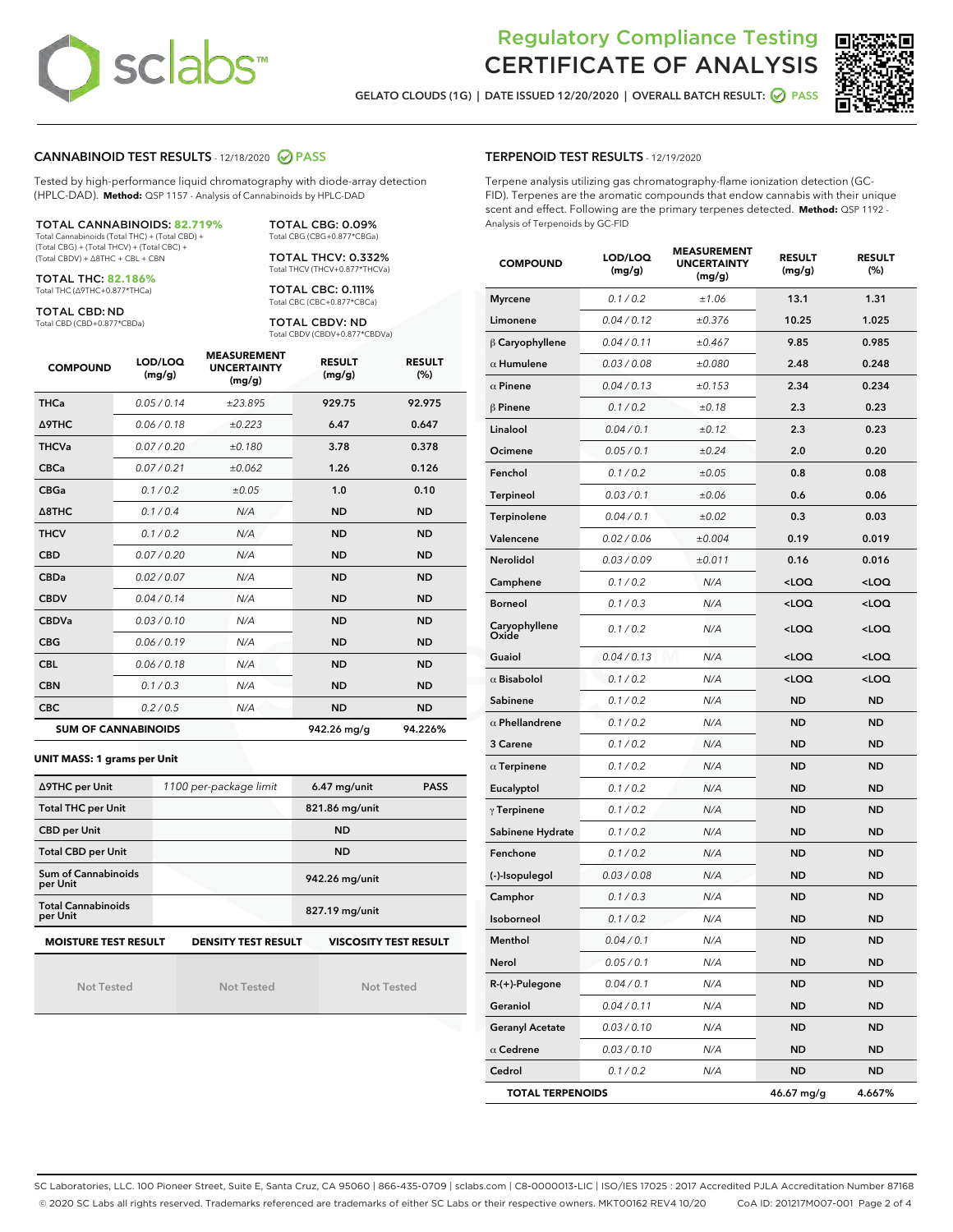

GELATO CLOUDS (1G) | DATE ISSUED 12/20/2020 | OVERALL BATCH RESULT:  $\bigcirc$  PASS



### CATEGORY 1 PESTICIDE TEST RESULTS - 12/19/2020 PASS

Pesticide and plant growth regulator analysis utilizing high-performance liquid chromatography-mass spectrometry (HPLC-MS) or gas chromatography-mass spectrometry (GC-MS). \*GC-MS utilized where indicated. **Method:** QSP 1212 - Analysis of Pesticides and Mycotoxins by LC-MS or QSP 1213 - Analysis of Pesticides by GC-MS

| <b>COMPOUND</b>             | LOD/LOQ<br>$(\mu g/g)$ | <b>ACTION</b><br><b>LIMIT</b><br>$(\mu g/g)$ | <b>MEASUREMENT</b><br><b>UNCERTAINTY</b><br>$(\mu g/g)$ | <b>RESULT</b><br>$(\mu g/g)$ | <b>RESULT</b> |
|-----------------------------|------------------------|----------------------------------------------|---------------------------------------------------------|------------------------------|---------------|
| Aldicarb                    | 0.03/0.09              | $\geq$ LOD                                   | N/A                                                     | <b>ND</b>                    | <b>PASS</b>   |
| Carbofuran                  | 0.01 / 0.04            | ≥ LOD                                        | N/A                                                     | <b>ND</b>                    | <b>PASS</b>   |
| Chlordane*                  | 0.03 / 0.08            | $\ge$ LOD                                    | N/A                                                     | <b>ND</b>                    | <b>PASS</b>   |
| Chlorfenapyr*               | 0.03/0.10              | $\ge$ LOD                                    | N/A                                                     | <b>ND</b>                    | <b>PASS</b>   |
| Chlorpyrifos                | 0.02 / 0.06            | $\geq$ LOD                                   | N/A                                                     | <b>ND</b>                    | <b>PASS</b>   |
| Coumaphos                   | 0.02 / 0.06            | ≥ LOD                                        | N/A                                                     | <b>ND</b>                    | <b>PASS</b>   |
| Daminozide                  | 0.03/0.10              | $\geq$ LOD                                   | N/A                                                     | <b>ND</b>                    | <b>PASS</b>   |
| <b>DDVP</b><br>(Dichlorvos) | 0.02 / 0.07            | $>$ LOD                                      | N/A                                                     | <b>ND</b>                    | <b>PASS</b>   |
| Dimethoate                  | 0.02 / 0.07            | $\ge$ LOD                                    | N/A                                                     | <b>ND</b>                    | <b>PASS</b>   |
| Ethoprop(hos)               | 0.03 / 0.08            | > LOD                                        | N/A                                                     | <b>ND</b>                    | <b>PASS</b>   |
| Etofenprox                  | 0.02 / 0.05            | $\geq$ LOD                                   | N/A                                                     | <b>ND</b>                    | <b>PASS</b>   |
| Fenoxycarb                  | 0.02 / 0.06            | $\ge$ LOD                                    | N/A                                                     | <b>ND</b>                    | <b>PASS</b>   |
| Fipronil                    | 0.02 / 0.06            | $\geq$ LOD                                   | N/A                                                     | <b>ND</b>                    | <b>PASS</b>   |
| Imazalil                    | 0.02 / 0.06            | $\geq$ LOD                                   | N/A                                                     | <b>ND</b>                    | <b>PASS</b>   |
| <b>Methiocarb</b>           | 0.02 / 0.06            | ≥ LOD                                        | N/A                                                     | <b>ND</b>                    | <b>PASS</b>   |
| Methyl<br>parathion         | 0.03/0.10              | $\geq$ LOD                                   | N/A                                                     | <b>ND</b>                    | <b>PASS</b>   |
| <b>Mevinphos</b>            | 0.03/0.09              | $\geq$ LOD                                   | N/A                                                     | <b>ND</b>                    | <b>PASS</b>   |
| Paclobutrazol               | 0.02 / 0.05            | $>$ LOD                                      | N/A                                                     | <b>ND</b>                    | <b>PASS</b>   |
| Propoxur                    | 0.02 / 0.06            | $\geq$ LOD                                   | N/A                                                     | <b>ND</b>                    | <b>PASS</b>   |
| Spiroxamine                 | 0.02 / 0.05            | $\geq$ LOD                                   | N/A                                                     | <b>ND</b>                    | <b>PASS</b>   |
| Thiacloprid                 | 0.03 / 0.07            | $\ge$ LOD                                    | N/A                                                     | <b>ND</b>                    | <b>PASS</b>   |

### CATEGORY 2 PESTICIDE TEST RESULTS - 12/19/2020 PASS

| <b>COMPOUND</b>   | LOD/LOQ<br>$(\mu g/g)$ | <b>ACTION</b><br><b>LIMIT</b><br>$(\mu g/g)$ | <b>MEASUREMENT</b><br><b>UNCERTAINTY</b><br>$(\mu g/g)$ | <b>RESULT</b><br>$(\mu g/g)$ | <b>RESULT</b> |
|-------------------|------------------------|----------------------------------------------|---------------------------------------------------------|------------------------------|---------------|
| Abamectin         | 0.03/0.10              | 0.1                                          | N/A                                                     | <b>ND</b>                    | <b>PASS</b>   |
| Acephate          | 0.01/0.04              | 0.1                                          | N/A                                                     | <b>ND</b>                    | <b>PASS</b>   |
| Acequinocyl       | 0.02/0.05              | 0.1                                          | N/A                                                     | <b>ND</b>                    | <b>PASS</b>   |
| Acetamiprid       | 0.02/0.05              | 0.1                                          | N/A                                                     | <b>ND</b>                    | <b>PASS</b>   |
| Azoxystrobin      | 0.01/0.04              | 0.1                                          | N/A                                                     | <b>ND</b>                    | <b>PASS</b>   |
| <b>Bifenazate</b> | 0.01/0.02              | 0.1                                          | N/A                                                     | <b>ND</b>                    | <b>PASS</b>   |
| <b>Bifenthrin</b> | 0.01/0.02              | 3                                            | N/A                                                     | <b>ND</b>                    | <b>PASS</b>   |
| <b>Boscalid</b>   | 0.02 / 0.06            | 0.1                                          | N/A                                                     | <b>ND</b>                    | <b>PASS</b>   |

| <b>CATEGORY 2 PESTICIDE TEST RESULTS</b> - 12/19/2020 continued |
|-----------------------------------------------------------------|
|-----------------------------------------------------------------|

| <b>COMPOUND</b>               | <b>LOD/LOQ</b><br>$(\mu g/g)$ | <b>ACTION</b><br><b>LIMIT</b><br>(µg/g) | <b>MEASUREMENT</b><br><b>UNCERTAINTY</b><br>(µg/g) | <b>RESULT</b><br>(µg/g) | <b>RESULT</b> |
|-------------------------------|-------------------------------|-----------------------------------------|----------------------------------------------------|-------------------------|---------------|
| Captan                        | 0.2 / 0.5                     | 0.7                                     | N/A                                                | ND                      | <b>PASS</b>   |
| Carbaryl                      | 0.01 / 0.02                   | 0.5                                     | N/A                                                | ND                      | <b>PASS</b>   |
| Chlorantranilip-<br>role      | 0.01 / 0.03                   | 10                                      | N/A                                                | ND                      | <b>PASS</b>   |
| Clofentezine                  | 0.02 / 0.06                   | 0.1                                     | N/A                                                | <b>ND</b>               | <b>PASS</b>   |
| Cyfluthrin                    | 0.1 / 0.4                     | $\overline{2}$                          | N/A                                                | ND                      | <b>PASS</b>   |
| Cypermethrin                  | 0.1 / 0.3                     | 1                                       | N/A                                                | ND                      | <b>PASS</b>   |
| <b>Diazinon</b>               | 0.01 / 0.04                   | 0.1                                     | N/A                                                | ND                      | <b>PASS</b>   |
| Dimethomorph                  | 0.01 / 0.03                   | 2                                       | N/A                                                | ND                      | <b>PASS</b>   |
| Etoxazole                     | 0.010 / 0.028                 | 0.1                                     | N/A                                                | ND                      | <b>PASS</b>   |
| Fenhexamid                    | 0.02 / 0.1                    | 0.1                                     | N/A                                                | ND                      | <b>PASS</b>   |
| Fenpyroximate                 | 0.03 / 0.08                   | 0.1                                     | N/A                                                | ND                      | <b>PASS</b>   |
| Flonicamid                    | 0.01 / 0.04                   | 0.1                                     | N/A                                                | ND                      | <b>PASS</b>   |
| Fludioxonil                   | 0.03 / 0.08                   | 0.1                                     | N/A                                                | ND                      | <b>PASS</b>   |
| Hexythiazox                   | 0.01 / 0.04                   | 0.1                                     | N/A                                                | ND                      | <b>PASS</b>   |
| Imidacloprid                  | 0.01 / 0.04                   | 5                                       | N/A                                                | ND                      | <b>PASS</b>   |
| Kresoxim-methyl               | 0.02 / 0.07                   | 0.1                                     | N/A                                                | ND                      | <b>PASS</b>   |
| <b>Malathion</b>              | 0.02 / 0.05                   | 0.5                                     | N/A                                                | ND                      | <b>PASS</b>   |
| Metalaxyl                     | 0.02 / 0.06                   | 2                                       | N/A                                                | ND                      | <b>PASS</b>   |
| Methomyl                      | 0.03 / 0.1                    | 1                                       | N/A                                                | ND                      | <b>PASS</b>   |
| Myclobutanil                  | 0.03 / 0.1                    | 0.1                                     | N/A                                                | ND                      | <b>PASS</b>   |
| Naled                         | 0.03 / 0.1                    | 0.1                                     | N/A                                                | ND                      | <b>PASS</b>   |
| Oxamyl                        | 0.02 / 0.06                   | 0.5                                     | N/A                                                | ND                      | <b>PASS</b>   |
| Pentachloronitro-<br>benzene* | 0.03 / 0.09                   | 0.1                                     | N/A                                                | ND                      | PASS          |
| Permethrin                    | 0.03/0.09                     | 0.5                                     | N/A                                                | ND                      | <b>PASS</b>   |
| Phosmet                       | 0.03 / 0.10                   | 0.1                                     | N/A                                                | ND                      | <b>PASS</b>   |
| Piperonylbu-<br>toxide        | 0.003 / 0.009                 | 3                                       | N/A                                                | ND                      | <b>PASS</b>   |
| Prallethrin                   | 0.03 / 0.08                   | 0.1                                     | N/A                                                | ND                      | <b>PASS</b>   |
| Propiconazole                 | 0.01 / 0.03                   | 0.1                                     | N/A                                                | ND                      | <b>PASS</b>   |
| Pyrethrins                    | 0.03 / 0.08                   | 0.5                                     | N/A                                                | ND                      | PASS          |
| Pyridaben                     | 0.006 / 0.019                 | 0.1                                     | N/A                                                | ND                      | <b>PASS</b>   |
| Spinetoram                    | 0.02 / 0.07                   | 0.1                                     | N/A                                                | ND                      | <b>PASS</b>   |
| Spinosad                      | 0.02 / 0.06                   | 0.1                                     | N/A                                                | ND                      | <b>PASS</b>   |
| Spiromesifen                  | 0.02 / 0.05                   | 0.1                                     | N/A                                                | <b>ND</b>               | <b>PASS</b>   |
| Spirotetramat                 | 0.01 / 0.02                   | 0.1                                     | N/A                                                | <b>ND</b>               | <b>PASS</b>   |
| Tebuconazole                  | 0.02 / 0.07                   | 0.1                                     | N/A                                                | ND                      | <b>PASS</b>   |
| Thiamethoxam                  | 0.03 / 0.08                   | 5                                       | N/A                                                | <b>ND</b>               | <b>PASS</b>   |
| Trifloxystrobin               | 0.01 / 0.03                   | 0.1                                     | N/A                                                | <b>ND</b>               | <b>PASS</b>   |

SC Laboratories, LLC. 100 Pioneer Street, Suite E, Santa Cruz, CA 95060 | 866-435-0709 | sclabs.com | C8-0000013-LIC | ISO/IES 17025 : 2017 Accredited PJLA Accreditation Number 87168 © 2020 SC Labs all rights reserved. Trademarks referenced are trademarks of either SC Labs or their respective owners. MKT00162 REV4 10/20 CoA ID: 201217M007-001 Page 3 of 4